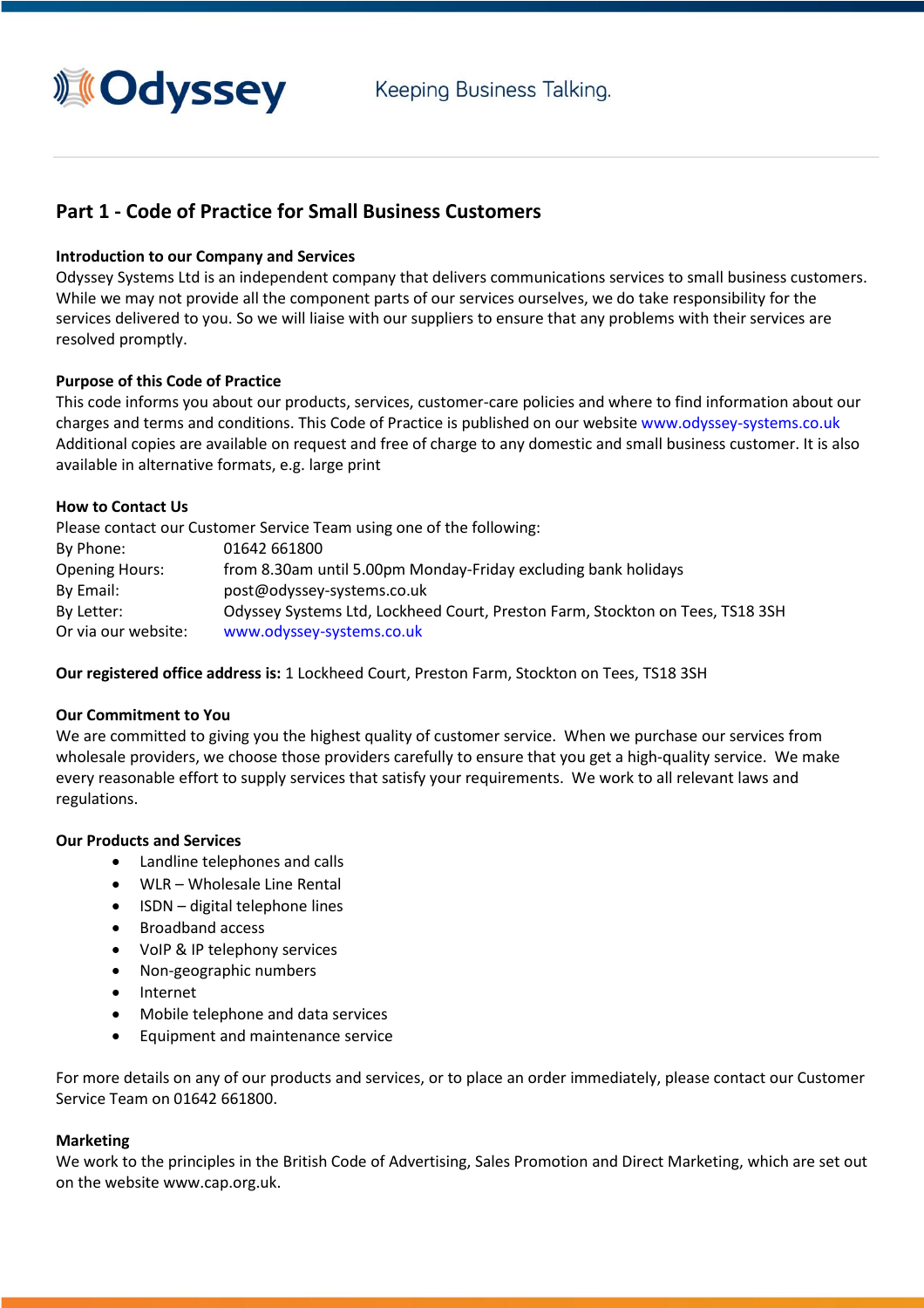

## **Terms and Conditions**

When you subscribe to a service from Odyssey Systems Ltd, we will send you our Standard Terms and Conditions and ask you to sign a contract, if applicable. If you have any questions, please phone our Customer Service Team on 01642 661800. We may carry out a credit check as part of our assessment procedures.

Where applicable the minimum contract term for our services will be twelve months. We aim to provide services within fourteen working days of your original request, subject to the availability and installation of any equipment and, where appropriate, lines to your premises. If we need to carry out a survey of your premises or lay additional cabling, we will inform you of the revised timescales as soon as we can.

## **Cancellation**

If you decide to cancel your order or agreement before we have provided the services, you may do so without charge within ten working days of your order being placed. If you wish to terminate your contract within the minimum term of your Agreement with us, please call our Customer Service Team on 01642 661800. We will charge you a fee as set out in your contract. After the minimum term you can cancel any service by giving us one months' written notice (unless otherwise specified on your order or agreement).

## **Faults and Repairs**

Please call our Customer Service Team on 01642 661800 if you experience a fault with any of our services.

For SMEs, if required we will discuss operational service levels for the following on a case by case basis:

- activation of a new service
- restoration following loss of service
- keeping a pre-agreed engineer appointment

# **Compensation and Refund Policy**

We do not offer automatic compensation payments in cases where the service level targets are not met and will assess any claim for compensation on a case by case basis. Any payment made will be on a purely discretionary basis.

We do not feel that fixed level compensation payments are appropriate for business customers, who we advise to seek other ways, such as insurance, to protect themselves against the impact of any loss of service.

## **Price Lists**

Our pricing structure is available from our Customer Service Team on 01642 661800. We will write to you in advance if we change the pricing structure on your products and services.

## **Billing**

We will bill you monthly.

Our payment terms are set out in our Terms and Conditions. If you wish to change your method of payment at any time, please call our Customer Service Team.

We provide itemised bills delivered by email as part of our service to you. Printed bills are available for a fee of £3.00 per month.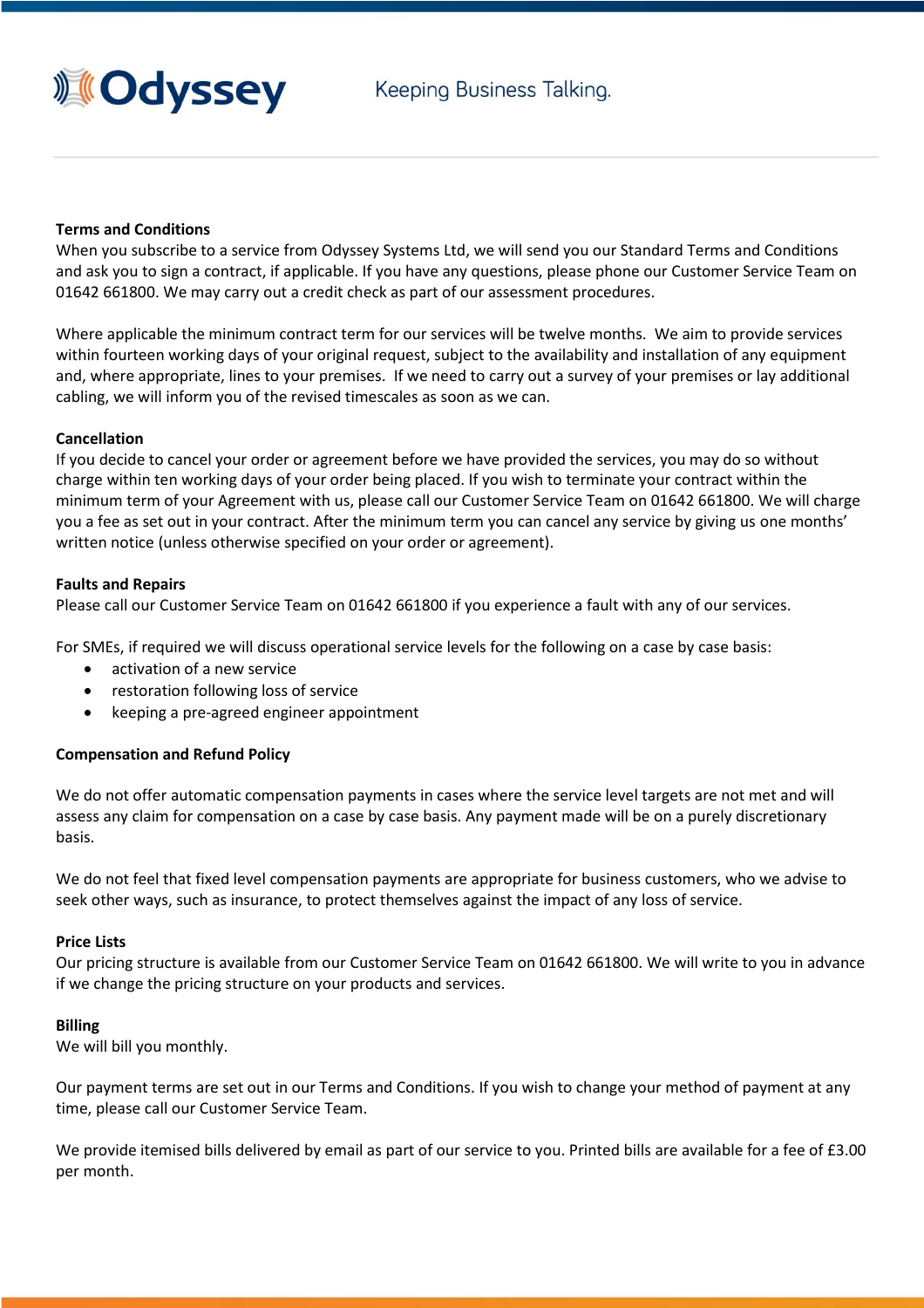

If you have difficulty paying your bill, please contact us on 01642 661800 and we will try to arrange a different method of payment. We will do all we can to help our small business customers to manage their bills and avoid disconnection. In any event, you will be given 48 hours notice of any decision to disconnect your services.

## **Moving Home or Office**

Please call our Customer Service Team on 01642 661800 no later than 30 days before your move date. We will amend your account and billing requirements as necessary. We will endeavour to offer you the same telephone number to minimise disruption but please note that for geographic numbers this is not always possible.

## **Number Porting**

Odyssey Systems recognise that keeping your existing telephone numbers may be important to you. If you move your business to us and wish to keep the number that you have with your old provider, we will arrange it if you ask us. We will work with you to ensure that the services are switched over at a convenient and appropriate time. For more information, please call our Customer Service Team on 01642 661800.

If we fail to allow you to move your number away from us, we will pay you compensation at a rate of  $1/365^{\text{th}}$  cost of number per day of delay.

## **Directory Entries**

You are entitled to a Directory Entry listing (including an entry in the Phone Book) for both your fixed and mobile telephone numbers. If you do want your details included, please contact our Customer Service Team on 01642 661800.

#### **Complaints**

We make every effort to ensure that our customers are happy with the level of service, and the products and service they receive from us. However, despite our best efforts, things can go wrong. We take customer complaints very seriously and aim to resolve them quickly and efficiently.

Our Code of Practice on Complaint Handling and Dispute Resolution explains how customers can complain. The code also provides information on how we deal with complaints and your right to take unresolved complaints to Alternative Dispute Resolution. You can find a copy of our Complaints Code at [www.odyssey-systems.co.uk.](https://www.odyssey-systems.co.uk/) Alternatively, copies are available free of charge and on request from our Customer Service Team on 01642 661800.

#### **Services for People with Special Needs**

We are committed to helping all our customers to communicate easily. We offer the following additional services on request for customers who are vulnerable or who may have a disability:

- Priority access to the Customer Service Team
- Priority fault repair and assistance
- Text Relay Service
- Mobile SMS access to Emergency Services
- Third party bill management
- Access to a free Directory Enquiries service for people who are unable to use the printed phone book
- Copies of bills, contracts and this Code in an accessible format

#### **Data Protection**

We comply fully with our obligations under the Data Protection Act 2018.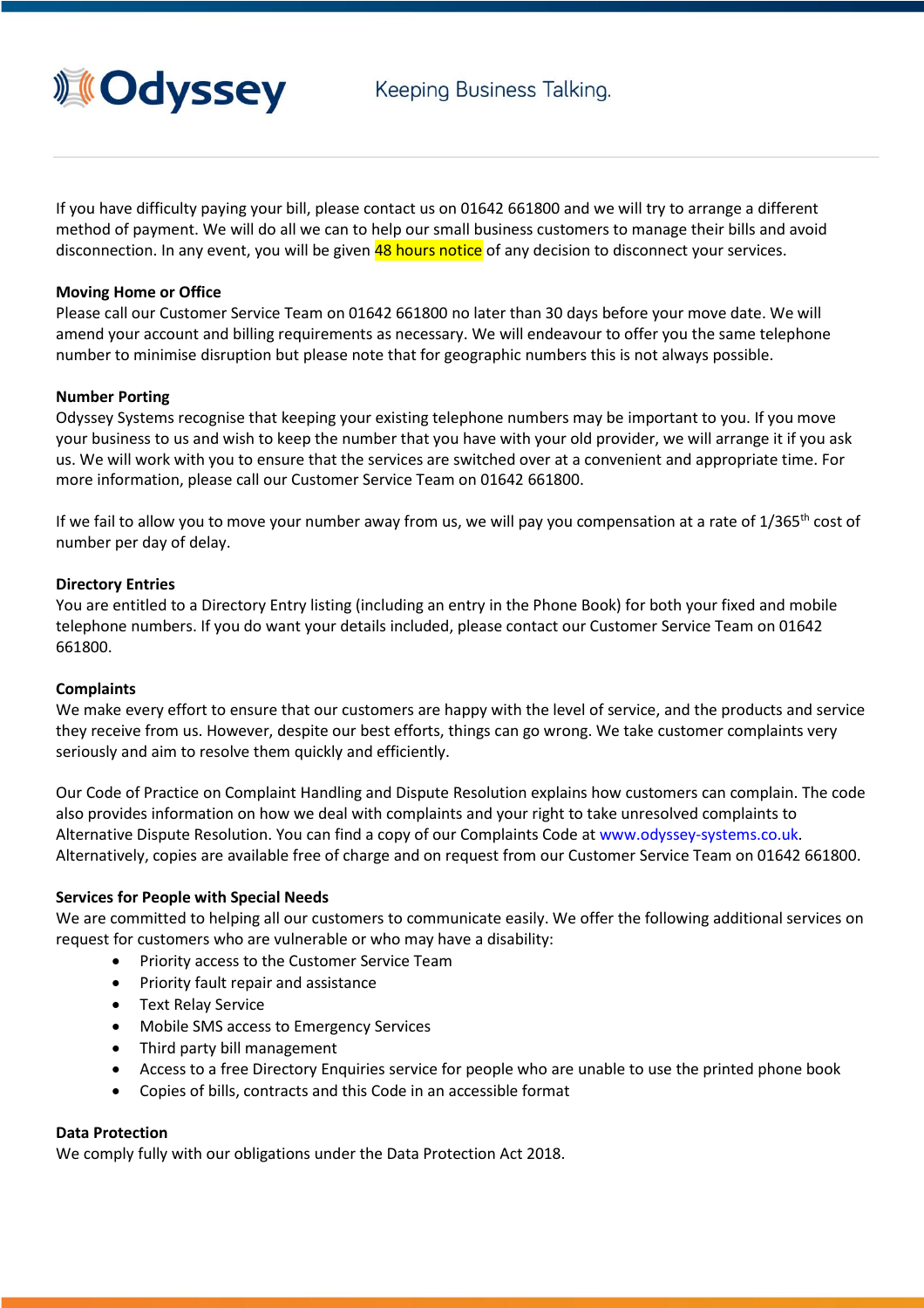

# **Part 2 - Code of Practice for Calls to Premium Rate Service, Unbundled Tariff and Personal Numbers**

## **Purpose of this Code of Practice**

This code informs you, our small business customers, about our policies on providing information about Premium Rate Service (PRS) calls and on our charging policy for calls to PRS numbers.

## **Unbundled Tariff Numbers**

Unbundled Tariff Numbers are non geographic numbers starting with 084, 087, 090, 091, 098, or 118 which are used to provide a range of information and entertainment services and are charged to your telephone bill.

Charges for these services are made up of two parts, a Service Charge and an Access Charge and the total is added to your telephone bill. You will see the Service Charge advertised by the company providing the service alongside the number. Depending on the type of number called, the Service Charge can be up to £3.60 per minute, or £6 per call or per text (including VAT).

The Access Charge is retained by us, your phone company. Our Access Charge for calling Unbundled Tariff numbers is 8.00p. Unbundled Tariff numbers in the 084, 087, 090, 091, 098, or 118 ranges are not included in your monthly call minutes allowance.

## **Personal Numbers**

Personal Numbers are numbers starting with 070. Calls to Personal Numbers are charged at the same rate as for mobile numbers. Calls to Personal Numbers are not included in your monthly call minutes allowance.

## **Controlled Premium Rate Services**

Controlled Premium rate services (CPRS) are Unbundled Tariff numbers which cost 7p per minute or more. UKbased CPRS numbers are normally prefixed by "09" or "118". Numbers starting 087 are also designated as Premium Rate numbers and subject to PRS regulation when they cost 7p per minute or more. Typical services include TV votelines, mobile ringtone downloads, technical helplines, charity fund-raising and adult entertainment. Calls to 118 services are capped at £3.65 for a 90 second call (including VAT) plus our Access Charge.

If you have a problem with Premium Rate Services, we can help. We can provide advice on checking the telephone number of any PRS charges that appear on your bill and will try to help you identify the premium rate service provider. We can use call barring to restrict access to "09" numbers. Please call our Customer Service Team on 01642 661800 for advice on this. We can give you a factsheet on PRS.

You can also ask for help from the Phone-paid Services Authority (PSA) which is the industry-funded regulatory body for Premium Rate Services. PSA operates a Code of Practice that sets out standards for the operation of PRS. You can use the PSA website at [www.psauthority.org.uk](http://www.psauthority.org.uk/) to check PRS numbers direct and find contact details for the company in question or to submit a complaint. PSA has the legal powers to require a provider of PRS to amend its service or promotional material (or both) and can also order refunds and impose penalties on service providers for breaches of the PSA Code. For other ways to contact Phone-paid Services Authority, see the "Useful addresses" section below.

If you are unhappy with the help you have received from us on a problem with PRS, please contact Andrew Middlemiss on 01642 661800 and by email post@odyssey-systems.co.uk who has responsibility for compliance with our code of practice for PRS. You may also complain using the complaints procedure set out in our complaints code including, ultimately, referring your complaint to Ombudsman Services.